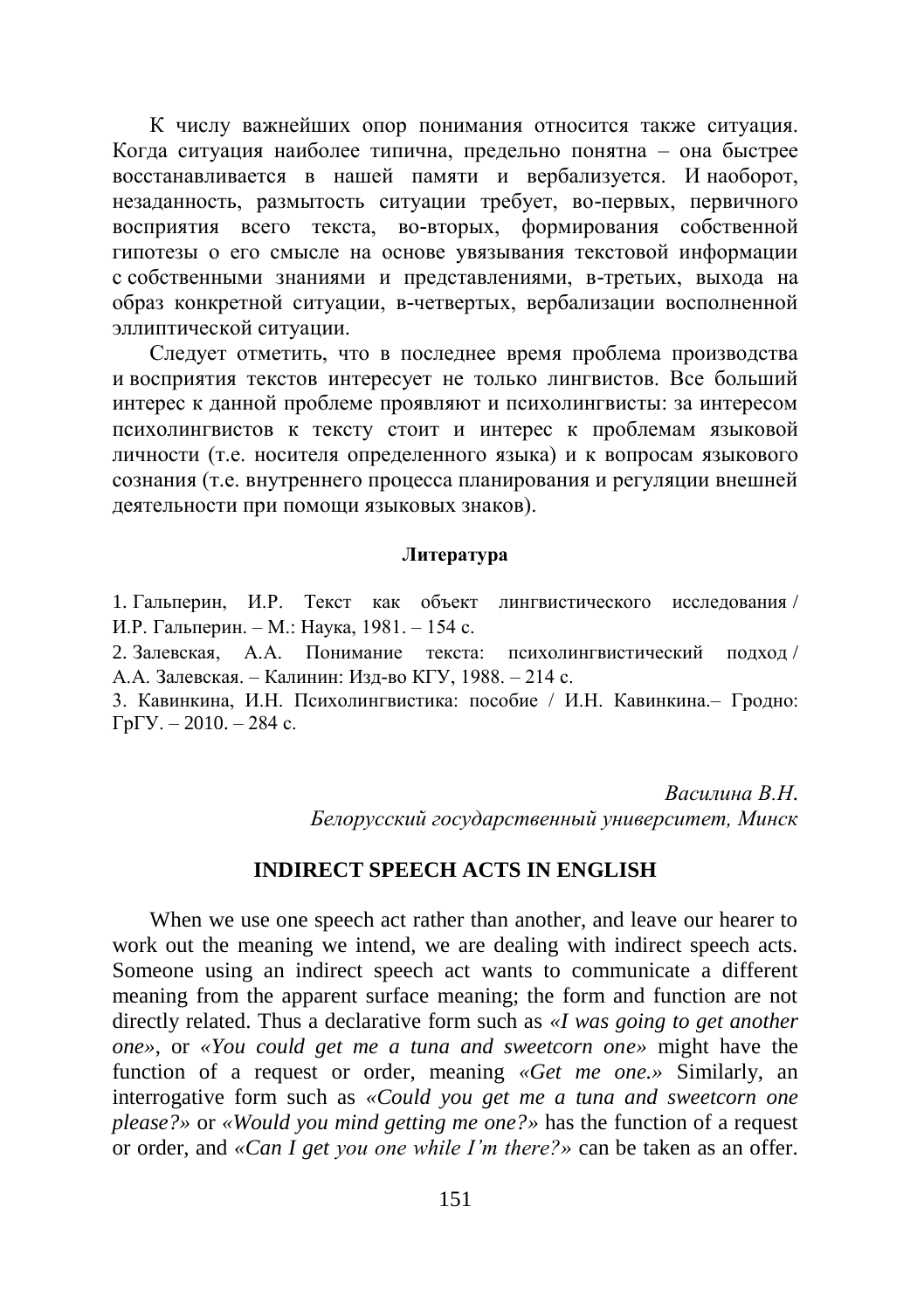Finally, an imperative form such as *«Enjoy your bun»* functions as a statement meaning *«I hope you enjoy your bun»*; *«Here, take this one»* can have the function of an offer, and *«Come for a walk with me after the lunch»* serves as an invitation [3, p. 19].

As to how to analyze indirect speech acts, there are roughly three approaches. The first is to assume the existence of a dual illocutionary force (as proposed by J. Searle). On this assumption, indirect speech acts have two illocutionary forces, one literal or direct, and the other nonliteral or indirect. While the literal force is secondary, the nonliteral force is primary. Next, whether an utterance operates as an indirect speech act or not has to do with the relevant felicity conditions. For example, *«Can you pass the salt?»* both infringes the felicity condition for a question and queries the preparatory condition for a request. This explains why it can function as an indirect speech act [4, p. 1005]. According to J. Searle, because a speaker's performing and an addressee's understanding an indirect speech act always involves some kind of inference, the question is how this inference can be computed. Searle's suggestion is that it can be computed along the general lines of the rational, cooperative model of communication articulated by P. Grice. One interesting characteristic of indirect speech acts is that they are frequently conventionalized. This can be illustrated by the fact that of various, apparently synonymous linguistic expressions, only one may conventionally be used to convey an indirect speech act (*«Are you able to pass the salt?»* and *«Do you have the ability to pass the salt?»*).

A second, rather similar, approach is due to D. Gordon and G. Lakoff. In their analysis, there are inference rules called 'conversational postulates' that reduce the amount of inference needed to interpret an indirect speech act. Thus, in the case of *«Can you pass the salt?»*, if the interpretation as a question cannot be intended by the speaker, then the utterance will be read as being equivalent to his or her having said *«I request you to pass the salt.»*, thus resulting in the performance of the indirect speech act of requesting. The conversational postulates proposed by D. Gordon and G. Lakoff can be seen as another reflection of the conventionality of indirect speech acts. As to the similarities and differences between Searle's and Gordon and Lakoff's analyses, the major similarity is that both accounts assume that the interpretation of indirect speech acts involves inference as well as conventionality; the major difference concerns the question of balance, namely, how much of the work involved in computing an indirect speech act is inferential and how much is conventional [4, p. 1006].

There is also the idiom model. In this model, utterances like *«Can you pass the salt?»* are semantically ambiguous, and the request interpretation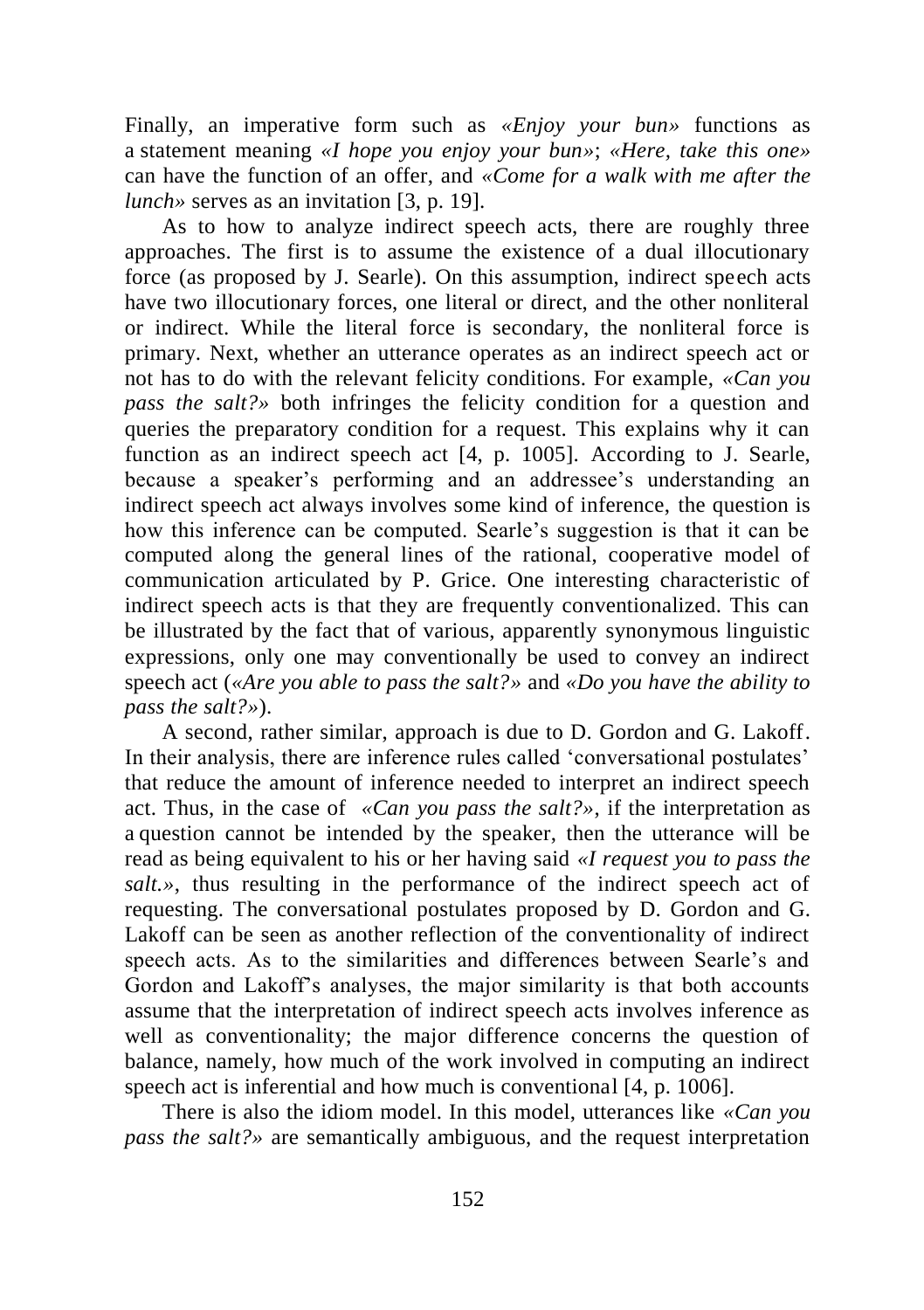constitutes a speech act idiom that involves no inference at all. *«Can you pass the salt?»* is simply recognized as a request, with no question being perceived. This is the position taken by J. Sadock . There are, however, problems with this analysis, too. One is that it fails to capture the fact that (in contrast to what is the case for idioms) the meaning of an indirect speech act can frequently (at least in part) be derived from the meaning of its components; in addition, these would-be 'idioms' turn out to be quite comparable cross-linguistically (something which idioms are not). A further problem is that in the idiom model, an interpretation that takes into account the literal meaning or the direct illocutionary force of an indirect speech act is not allowed. This, however, leaves some speech examples unexplained (*A: Can you pass the salt? B: Yes, I can. (Here it is*)) [4, p. 1006].

Indirect speech acts are part of everyday life. They are often used for reasons of politeness. In English, for instance, we normally avoid the imperative except in specific circumstances (of great intimacy; in the military; in addressing small children; or in situations of imminent danger). So, *«Can you turn the radio down?»* addressed to an adolescent is almost certainly a polite way of avoiding the imperative. Without that context, we cannot be certain: if addressed to a disabled person, it may be a question about physical capacity, and thus a direct speech act. Questions have many different functions according to context; it is up to our pragmatic experience to interpret them appropriately. This is not usually a difficult problem, since most of these are fixed collocations which occur in predictable situations. It is part of our experience as members of a speech community to interpret them appropriately [2, p. 19].

Speech acts might be seen as a prototypically pragmatic phenomenon in the sense that they challenge the notion that there is a one-to-one correspondence between a form and its function. It is simply not possible to argue that interrogative sentences have a single function. In fact the function of an interrogative sentence when used as an utterance crucially depends on an essentially pragmatic phenomenon, how the context assists the addressee in determining what is meant by what is said. Each of the participants of communication has his or her own aim and, accordingly, exerts his or her influence upon the partner. Actual influence is exerted by a whole series of utterances of a participant, or a communicative partner.

The possible aims of the communicant in the dialogue are summarized in the matrix of the communicant proposed by M.K. Vetoshkina in 1991. The matrix includes five parameters, each having two meanings, namely, *yes* or *no*. The parameters are: